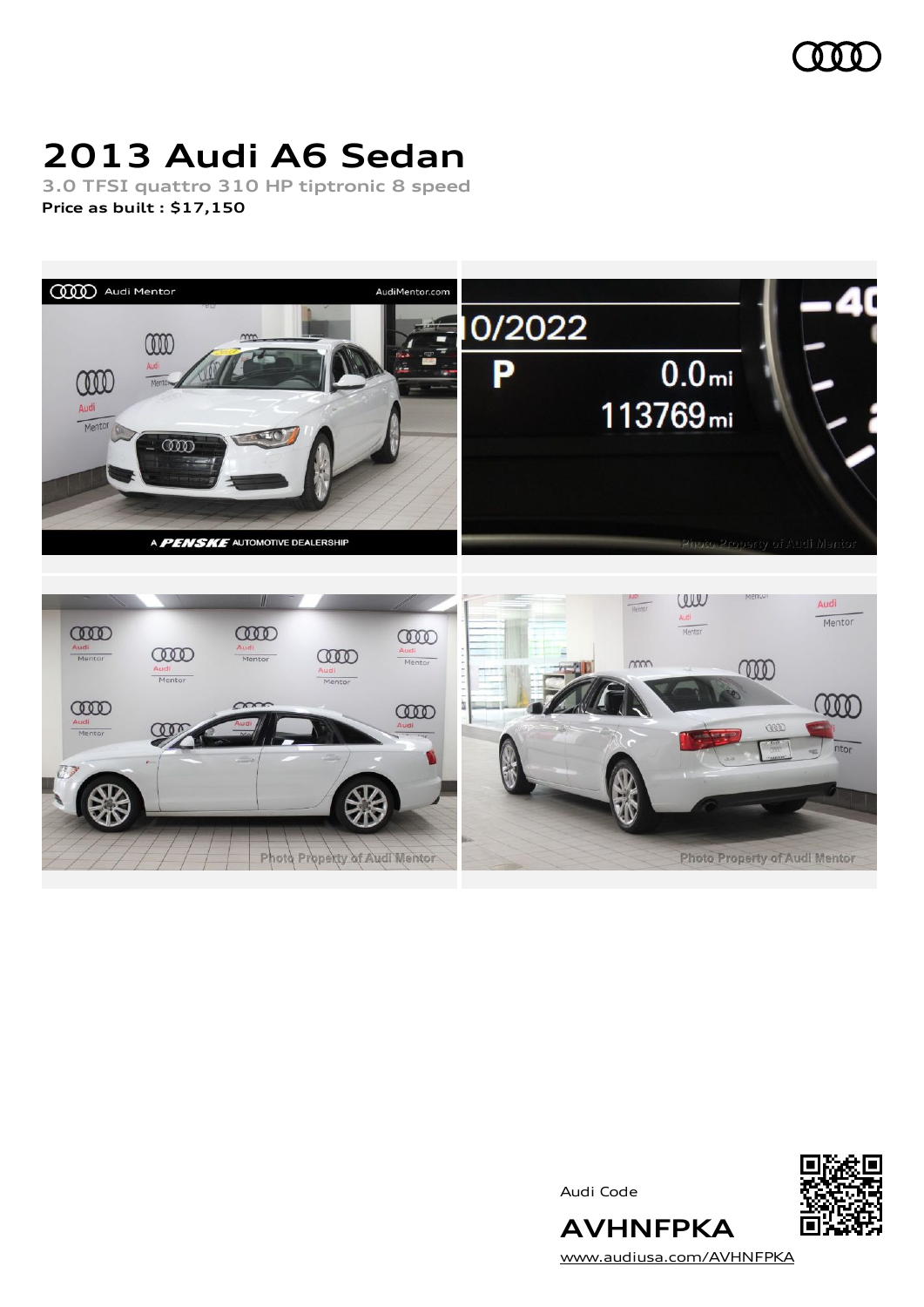# **Summary**

**Audi 2013 Audi A6 Sedan** 3.0 TFSI quattro 310 HP tiptronic 8 speed

**Price as buil[t](#page-10-0)** \$17,150

### **Exterior colour**

Glacier White metallic

### **Interior colour**

### **Technical Specifications**

| Engine type                  | Six-cylinder                                |
|------------------------------|---------------------------------------------|
| stroke                       | Displacement/Bore and 2,995/84.5 x 89 cc/mm |
| Max. output                  | $({1})/{2}$ HP                              |
| Torque                       | /{1} lb-ft@rpm                              |
| Top track speed              | 130 mph mph                                 |
| Acceleration (0 - 60<br>mph) | 5.3 sec. seconds                            |



### **Further Information**

| Type of vehicle | Used car      |
|-----------------|---------------|
| Mileage         | 113,767 miles |
| Warranty        | No            |

#### **Audi Code** AVHNFPKA

**Your configuration on www.audiusa.com** [www.audiusa.com/AVHNFPKA](https://www.audiusa.com/AVHNFPKA)

**Commission number** a0f0fd710a0e0971237a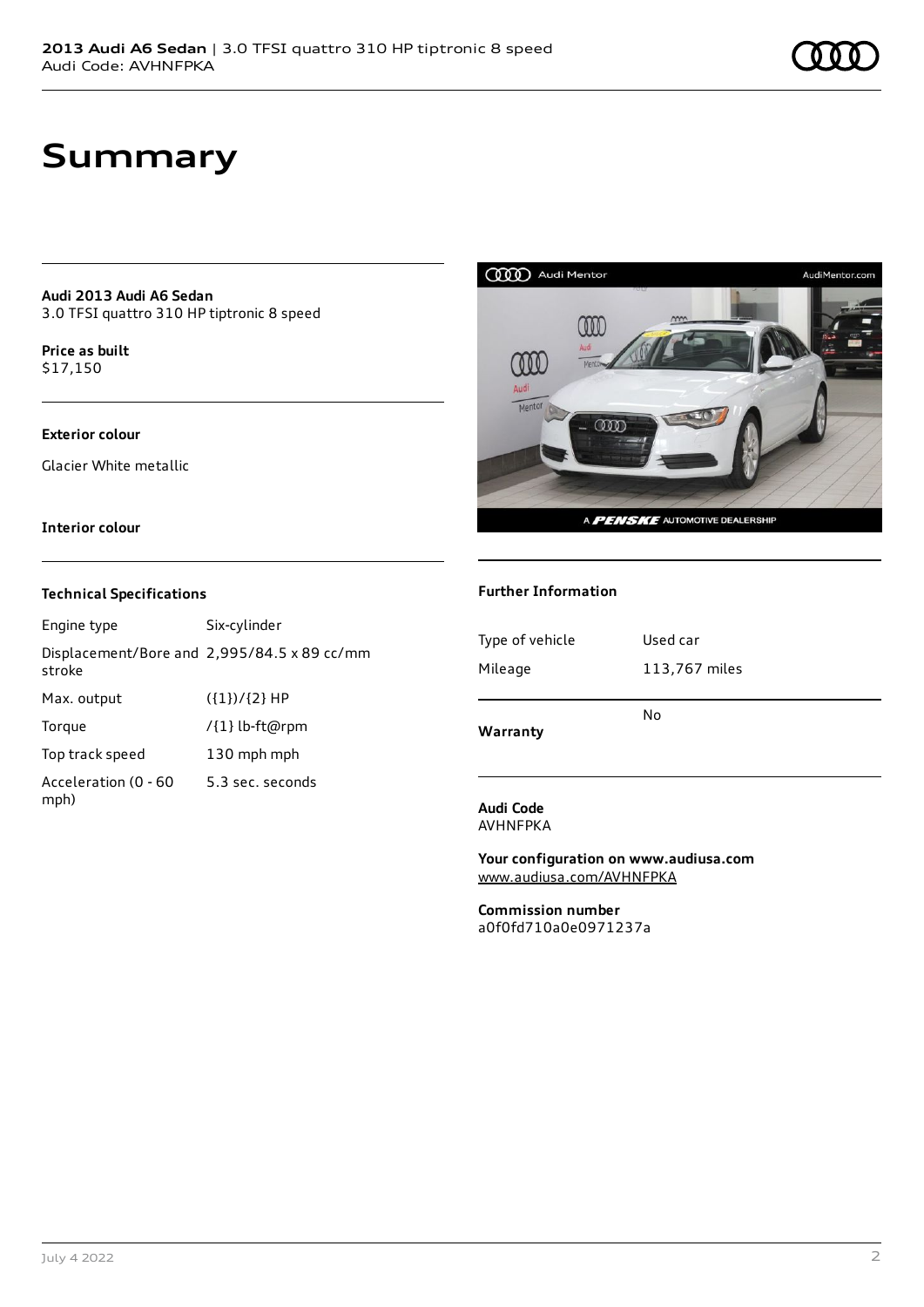# **Equipment**

Glacier White metallic

Audi advanced key (keyless access)

Power-adjustable, auto-dimming, heated exterior side mirrors with memory

Missing text.

Audi automatic headlamp leveling

All weather tires 245/45 R18 100H xl NAR

18" 5-V-spoke design wheels with 245/45 all-season tires

Cold Weather package

Leather-covered multifunction steering wheel, 4-spoke, heated

Heated rear seats











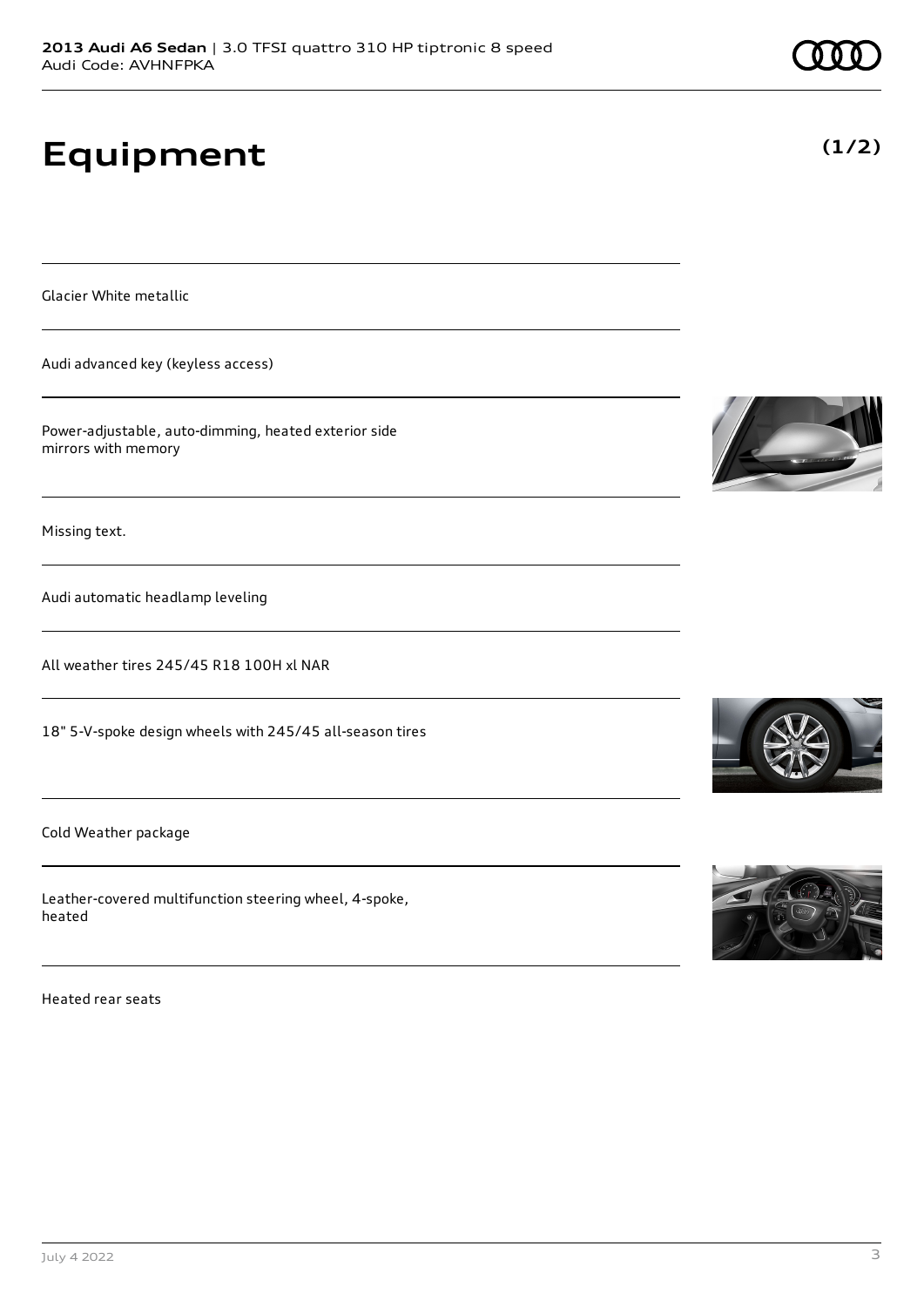**Equipment**

Fine Grain Ash Natural Brown Wood inlay

MMI touch

Parking system plus (includes front/rear sensors)

Rear view camera

7" color driver information system

HD Radio™ Technology

BLUETOOTH® wireless technology preparation for mobile phone





**(2/2)**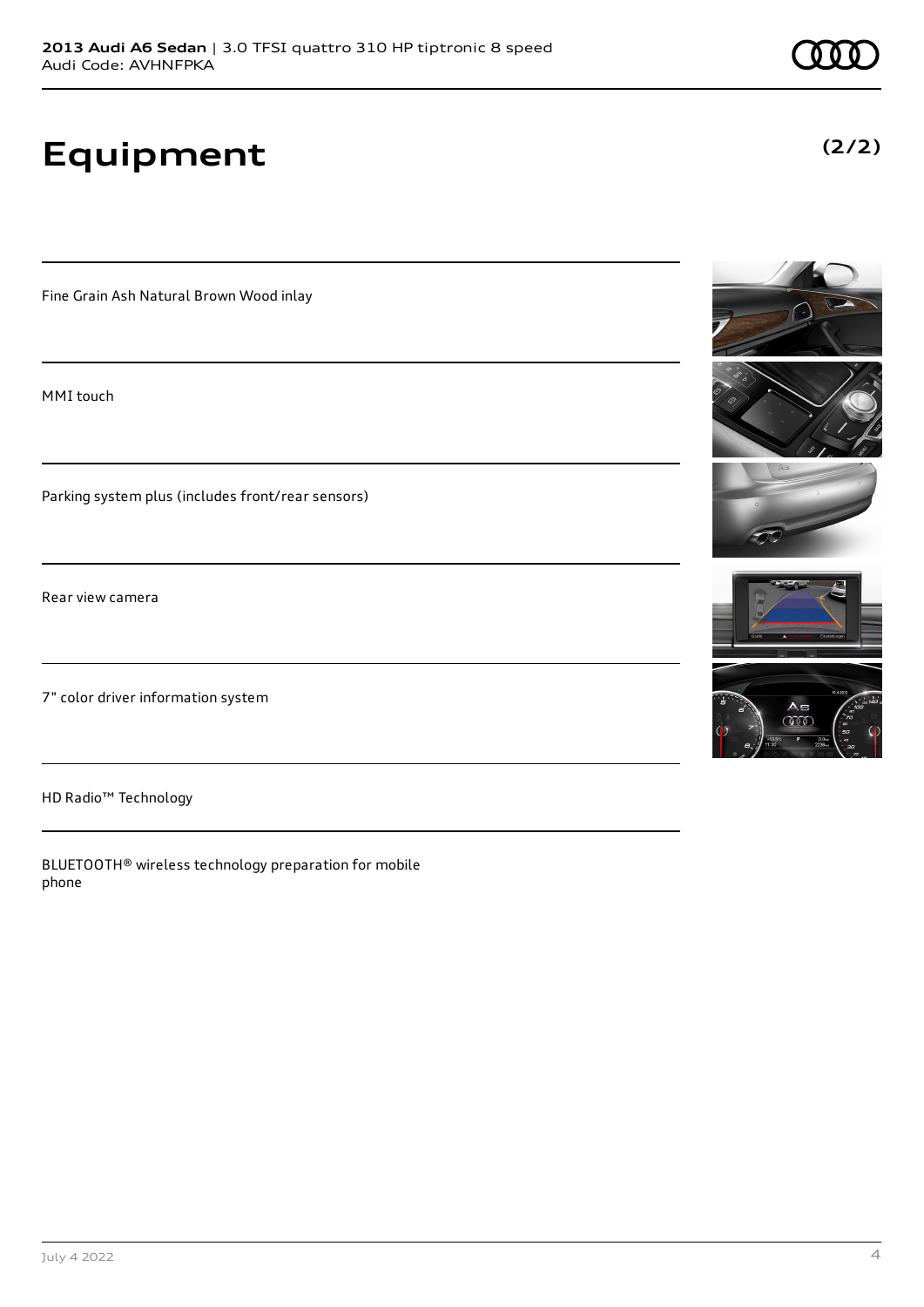# **Standard features**

## **Safety and Security**

| 4UH             | Driver and front passenger dual-stage<br>airbags, thorax side airbags and Sideguard®<br>head curtain airbags{disclaimer-test2} |
|-----------------|--------------------------------------------------------------------------------------------------------------------------------|
| 8T1             | Cruise control with coast, resume and<br>accelerate features                                                                   |
| VC <sub>2</sub> | Garage door opener (HomeLink®)                                                                                                 |
| 6Y2             | Cruise control speed limit system                                                                                              |
| OZ7             | Power tilt and telescopic adjustable steering<br>column with memory                                                            |
| 7K6             | Tire pressure monitoring system                                                                                                |
| 4X3             | Driver and front passenger knee airbags                                                                                        |
| 8N6             | Light and rain sensor                                                                                                          |
| 3B7             | LATCH                                                                                                                          |

### **Interior**

| 416 | Interior mirror with automatic anti-glare<br>action                                                                                                    |
|-----|--------------------------------------------------------------------------------------------------------------------------------------------------------|
| QQ1 | Interior lights in front and rear headliner<br>with fade-in and fade-out feature, time delay<br>and automatic switch, Front and rear reading<br>lights |
| 2C5 | Manual tilt and telescoping steering column                                                                                                            |
| 6E3 | Front center armrest                                                                                                                                   |
| 7F9 | Leather-wrapped shift knob                                                                                                                             |
| 3NZ | Folding rear seatback with pass-through                                                                                                                |
| N1F | leather seating surfaces                                                                                                                               |

#### **Exterior**

| 0PO   | Dual exhaust outlets with chrome tips        |
|-------|----------------------------------------------|
| 1S1   | Tool kit in storage compartment in trunk     |
| 1 B A | Standard suspension/shock absorption         |
| 8.SI  | LED taillight technology and rear fog lights |
| 4KC   | Tinted side and rear windows                 |
| 47R   | Aluminum door sills with S line badge        |

## **Interior**

| QE1 | Storage nets in backs of front seats  |
|-----|---------------------------------------|
| 3FE | Sunroof                               |
| 7M1 | Door sill trims with aluminium inlays |
| 6N) | Headliner, standard                   |
| 9AK | Three-zone automatic climate control  |

#### **Infotainment and Driver Assistance**

| 7W1 | Audi pre sense basic                                                                        |
|-----|---------------------------------------------------------------------------------------------|
| UF7 | Audi music interface with iPod® integration                                                 |
| 9VD | Audi MMI® Radio plus with ten speakers and<br>single CD player with MP3 playback capability |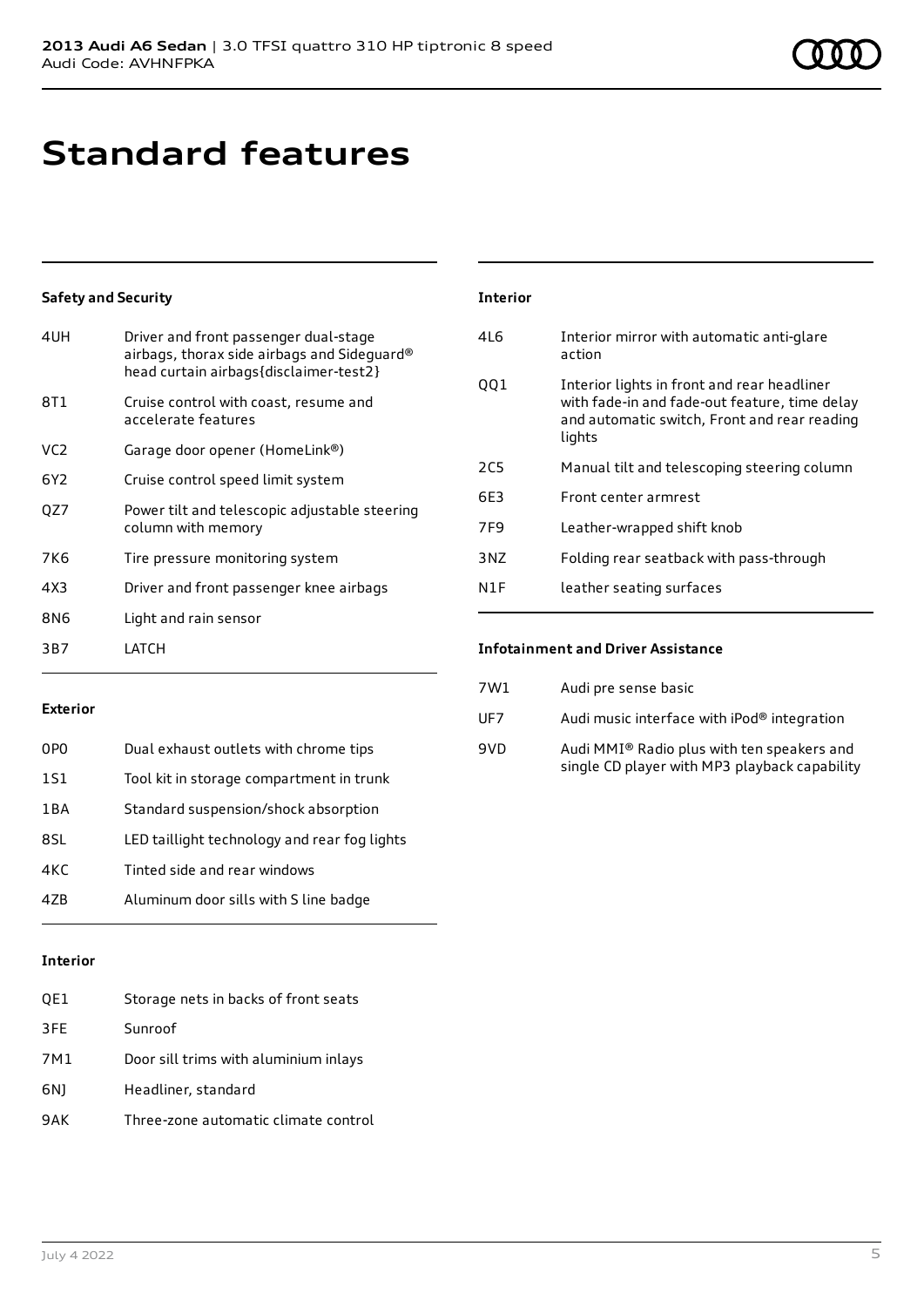# **Dealer remarks**

- PRICED BELOW CARFAX HISTORY BASED VALUE!

2013 Audi A6 3.0 Premium Plus quattro Recent Arrival! Clean CARFAX.

SERVICE RECORD AVAILABLE, NAVIGATION GPS, GOOD TIRES, REAR BACK UP CAMERA, HEATED LEATHER SEATS, PREMIUM WHEELS. 18/27 City/Highway MPG - Contact Jeff Ward at 888-430-8209 or jeff.ward@penskeautomotive.com for more information. -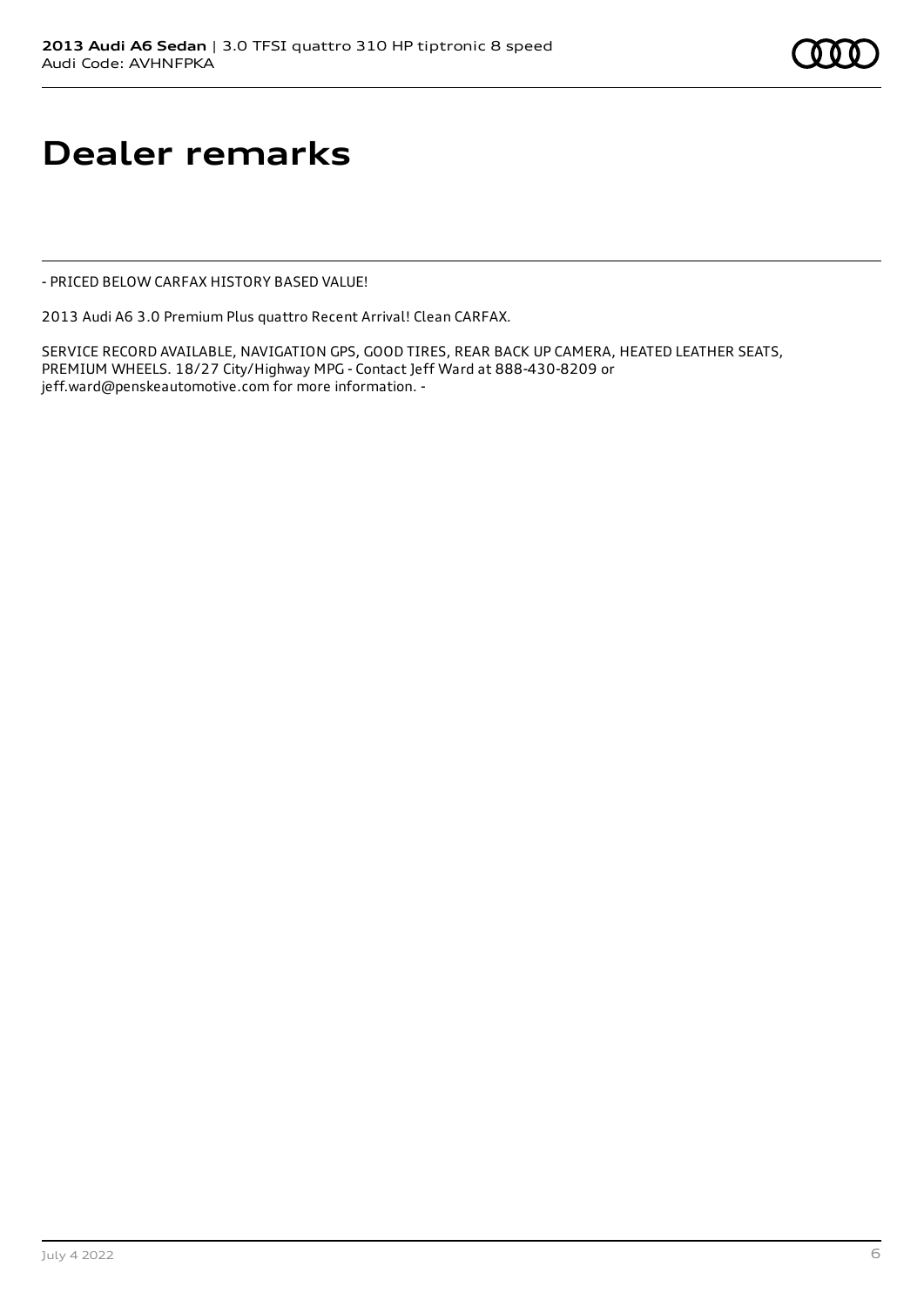## **Technical Specifications**

## **Engineering | Performance**

| Engine type                                 | Six-cylinder                                |
|---------------------------------------------|---------------------------------------------|
| Acceleration (0 - 60<br>mph)                | 5.3 sec. seconds                            |
| Max. output                                 | $({1})/{2}$ HP                              |
| Engine block                                | Aluminum alloy                              |
| Induction/fuel injection Supercharged/TFSI® |                                             |
| Cylinder head                               | Aluminum alloy                              |
| Max. output ps/hp                           | 310 @ 5,500 @ rpm                           |
| stroke                                      | Displacement/Bore and 2,995/84.5 x 89 cc/mm |
| Top track speed                             | 130 mph mph                                 |
| Torque                                      | /{1} lb-ft@rpm                              |
| Valvetrain                                  | 24-valve DOHC with variable valve<br>timing |

## **Electrical system**

| Alternator | 14 Volts - 180 amp |
|------------|--------------------|
| Battery    | 12 Volts - 80 amp  |

#### Gear ratios: 8th 0.667

| uedi idlius. Olii        | v.oo7 |
|--------------------------|-------|
| Gear ratios: 6th         | 1.000 |
| Gear ratios: Final Drive | 2.848 |
| Gear ratios: 7th         | 0.839 |
| Gear ratios: 4th         | 1.667 |
| Gear ratios: 5th         | 1.285 |
| Gear ratios: 2nd         | 3.143 |
| Gear ratios: 3rd         | 2.106 |
| Gear ratios: Reverse     | 3.317 |
| Gear ratios: 1st         | 4.714 |
|                          |       |

**Transmission | Drivetrain**

## **Steering**

| Steering type                              | Electromechanical power steering<br>system |
|--------------------------------------------|--------------------------------------------|
| Turning diameter, curb- 39.0 ft<br>to-curb |                                            |
| Steering ratio                             | 16.1:1                                     |

#### **Suspension**

| Front axle | Five-link front suspension       |
|------------|----------------------------------|
| Rear axle  | Trapezoidal-link rear suspension |

## **Brakes**

| Front brakes | 12.6 (ventilated) in |
|--------------|----------------------|
| Rear brakes  | $11.8$ (solid) in    |



## **(1/2)**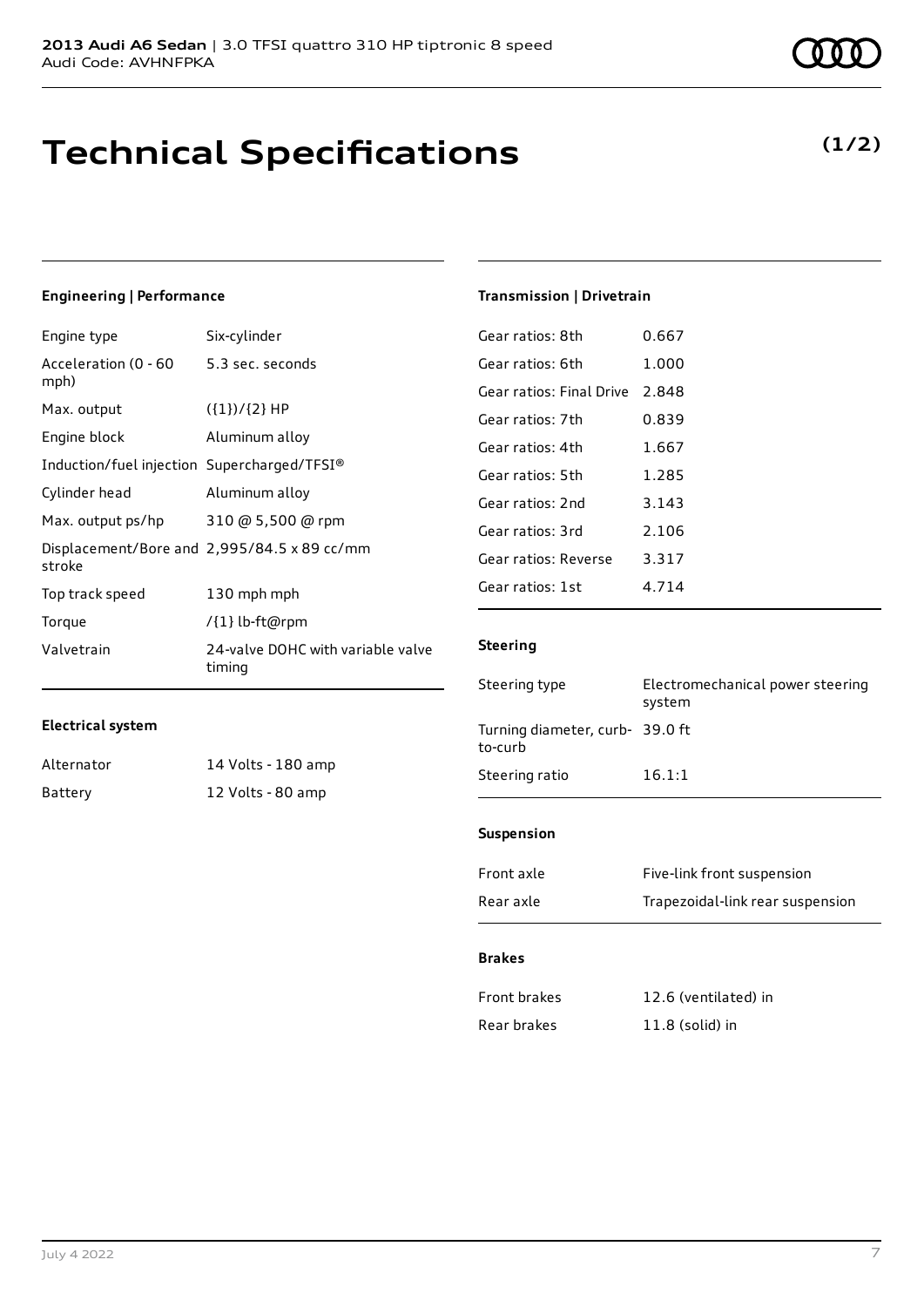# **Technical Specifications**

| <b>Body</b>                   |                                                        | <b>Interior</b>     |
|-------------------------------|--------------------------------------------------------|---------------------|
| Material                      | Audi ultra® lightweight technology-                    | Seating             |
|                               | aluminum exterior body panels and<br>a steel frame     | Shoulde             |
|                               |                                                        | Leg roor            |
| <b>Warranty   Maintenance</b> |                                                        | Shoulde             |
|                               |                                                        | Head ro             |
| Warranty                      | 4-Year/50,000 mile new vehicle<br>limited warranty     | Leg roor            |
| Maintenance                   | 12-Month/5,000 mile (whichever                         | Head ro             |
|                               | occurs first) NO CHARGE first<br>scheduled maintenance | Cargo vo<br>seatbac |

## **Interior measurements**

| Seating capacity                          | 5                 |
|-------------------------------------------|-------------------|
| Shoulder room, rear                       | 56.3 in           |
| Leg room, rear                            | 37.4 in           |
| Shoulder room, front                      | 57.5 in           |
| Head room, rear                           | 37.8 in           |
| Leg room, front                           | $41.3$ in         |
| Head room, front                          | 37.2 in           |
| Cargo volume, rear<br>seatbacks up/folded | 14.1 cu ft, cu ft |

#### **Exterior Measurements**

| Height                           | 57.8 in  |
|----------------------------------|----------|
| Overall width without<br>mirrors | 73.8 in  |
| Length                           | 193.9 in |
| Wheelbase                        | 114.7 in |
| Drag coefficient                 | .28 Cw   |
| Track rear                       | 63.7 in  |
| Track front                      | 64.1 in  |
| Curb weight                      | 4.045 lb |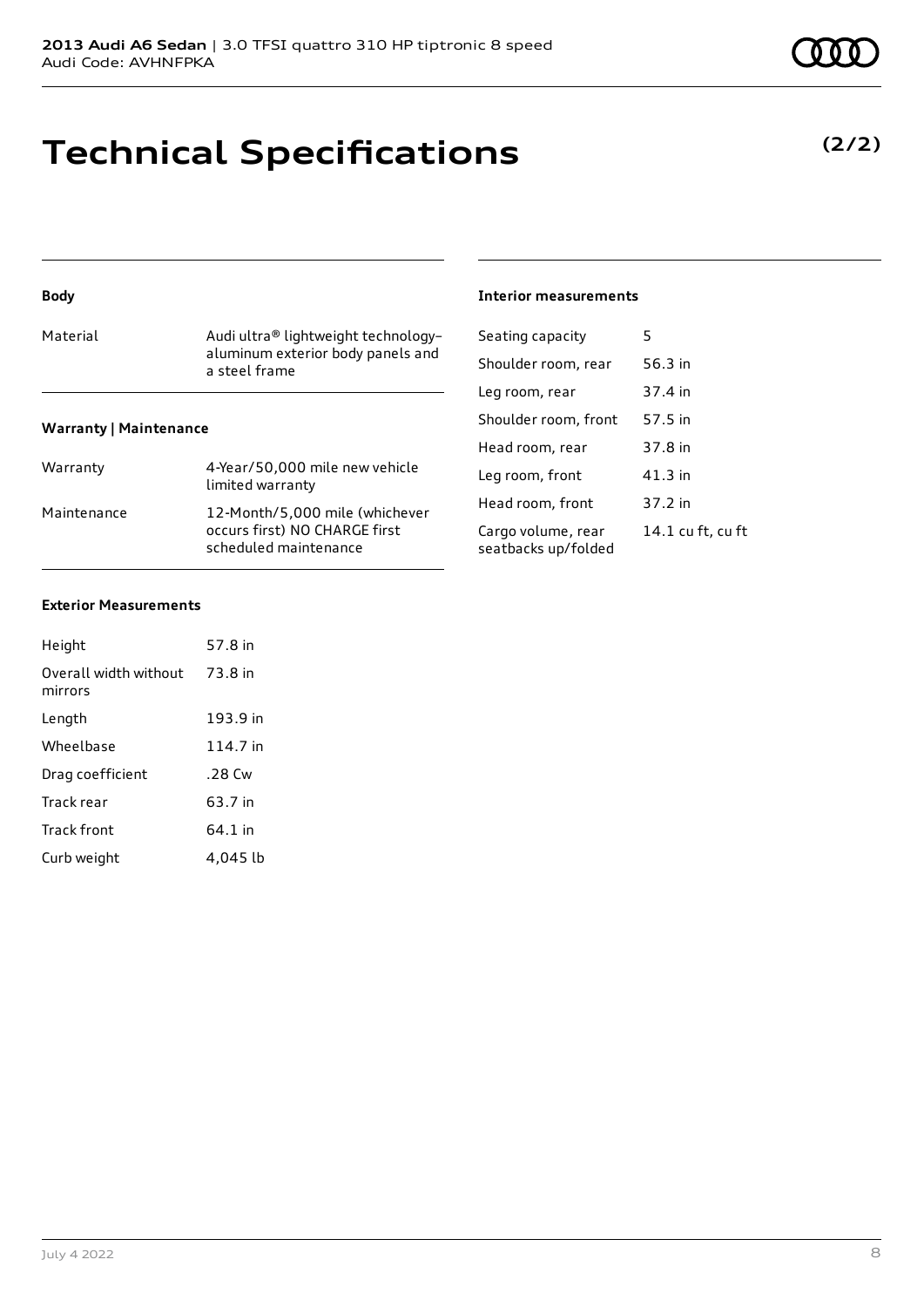

## **Consumption- and emission**

## **Consumption by NEDC**

| urban       | $18 \text{ mpg}$ |
|-------------|------------------|
| extra-urban | 28 mpg           |
| combined    | 22 mpg           |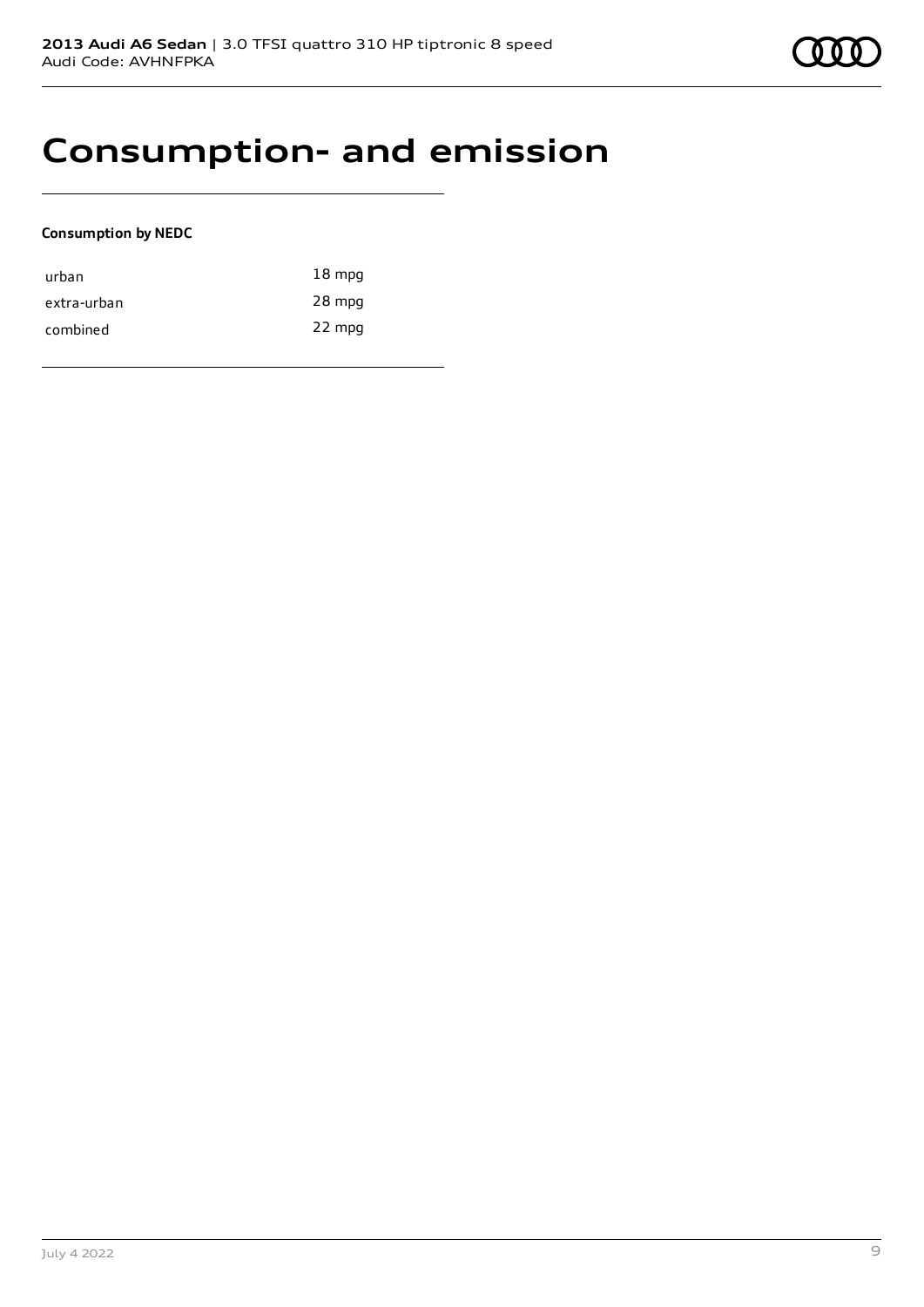

## **Contact**

Dealer **Audi Mentor**

8599 Market St 44060 Mentor OH

Phone: +14402094000 FAX: 4409514816

www: [https://www.audimentor.com](https://www.audimentor.com/)